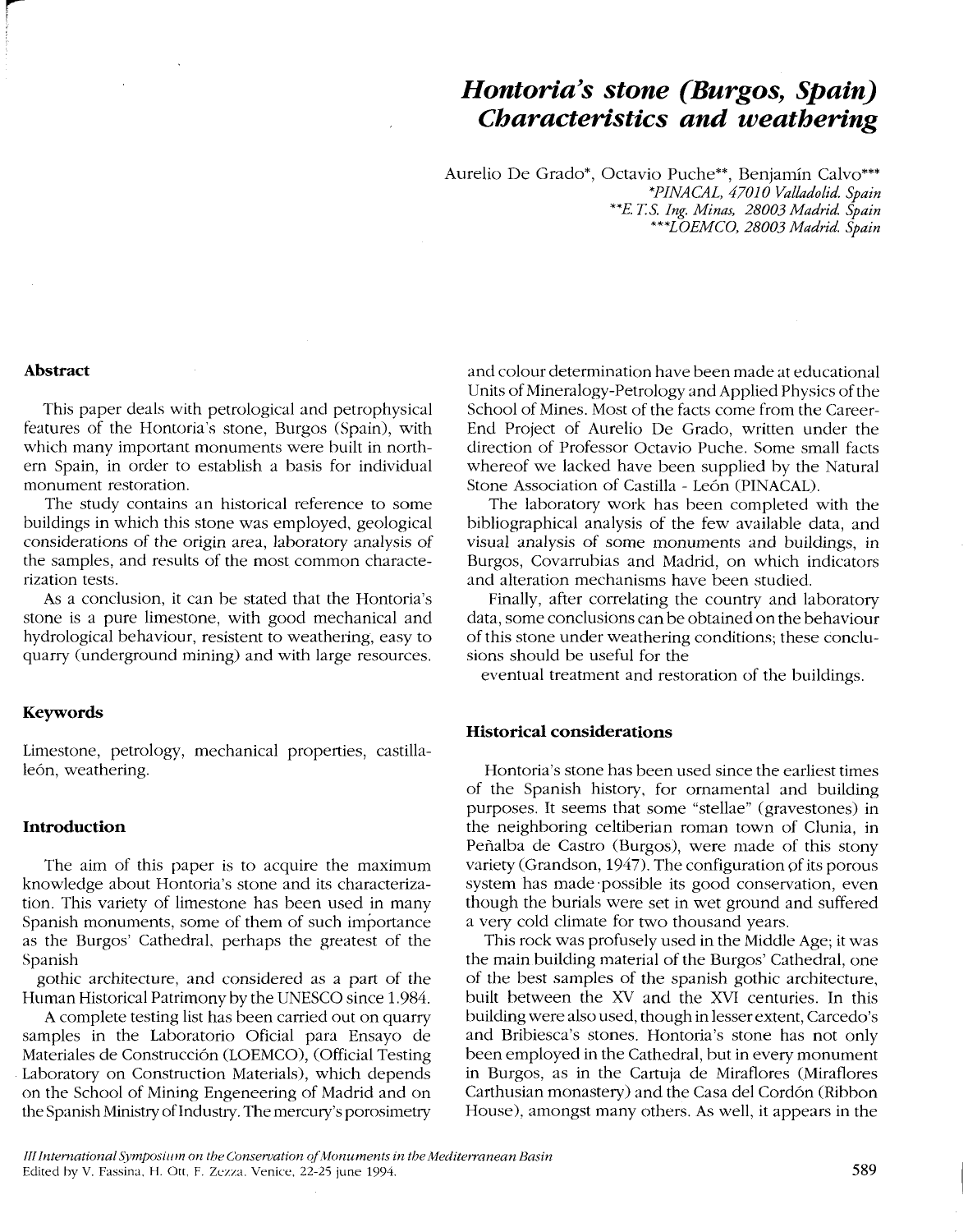ashlars of the monuments of some other provincial ancient towns, for example in Covarrubias, or in some isolated monuments as the romanic monastery of Rodella. In the XIX century its use spreads out of the nearest zone, becoming very frequent its application to restorations, as a sustitution stone, for example in Leon's Cathedral. In Madrid, Hontoria's stone appears in singular modern structures, as in the reformed part of the General Headquarters of the Army or Buenavista Palace (1870), Escuela Técnica Superior de Ingenieros Navales (1941), Consejo Superior de Investigaciones Científicas (1942), Residencia de la Compañía de Jesús (around 1945), Corte Inglés General Stores, etc.

### **General features**

The nowadays quarries of Hontoria's stone are placed on white fossi-liferous marine limestones belonging to the Santonian (Upper Cretaceous), as can be clearly inferred from the paleontological analysis. The whole is formed by a 40 m thick massive bank of limestones, in which 5 to 8 m thick strata can be distinguished, separated by thin clayey levels. Above them, in thicker banks of 10 to 15 m, the Campanian limestones can be seen as we11, with a total width of 50 m. In those limestones several rests of ancient quarrying can also be found.

Regularity in composition, distance between fractures from 12 to 14 m, and strength of the rock, make economically possible the underground mining, carried out through the caving and pillars method.

The rock chemical composition is almost exclusively CO<sub>3</sub>Ca (96 %), also some CO<sub>3</sub>Mg (1 %), SiO<sub>2</sub> (1 %), Fe<sub>2</sub>O<sub>3</sub> (0,5 %) and other oxides or sulfides in less extent. The very limited dolomitization of this formation in Hontoria is surprising, and different of what happens in some other places.

Visua11y some organic patterns can be appreciated; for example, some forms of equinidae, rudistae, gasteropods and others, whose maximum size reaches 3 or 4 mm. It can be seen through the microscope how these rests are joined by a sparitic cement, with a grain size that becomes smaller in the surrounding zones of the fossils. The walls of the external molds are recovered by microcrystaline quartz, with maximum grain sizes never higher than 0,5 mm. Sometimes, in the holes, and in small fractures, inclussions and recovering films of iron oxide can be found. Ocasionally, we have also seen other structures, mainly oolitic, grown up around quartz grains. From a petrological point of view, this rock can be considered as a "biosparite" (Folk, 1959).

This rock has been extensively employed in carving, because of its small grain size, homogeneous texture, and freezing resistance. The carved woks have been used either internal or externally, and placed in different sites, as in the pinnacles, roof's ribs in the vaults and gates in Burgos' cathedral, in the Adolfo de Pescara's burial recumbent statue and many others. The mentioned stone features were the ones that determinated its employ in the Burgalese monuments, bringing the material from a 26 km distance, despite the existence of nearer quarries of miocene limestones in Carcedo.

Moreover the carving, and although this rock is not good at a11 for polishing, some other finishing works, 10ca11y named as "abujardado", "apumazado", "apiconado" and others (more o less granulated sufaces), are employed for ornamental and practical uses.

## **Study** of the material.

Apart from the quantitative analysis, petrographic studies and exami-nation of the material in quarry, some laboratory tests have been made in order to determinate its physical features.

The compression strength tests (UNE 22-184.85) have given results between 16.3 and 23.5 MPa' usual numbers, even a little high in the limestones' group, which determinates its employ in ashlar masonries and other structural uses.

The flexure strength tests have been made with test samples of 20 x 2 x 4 cm, 30 x 2 x 5,4 cm (UNE 22-186.85) and 16 x 4 x 4 cm, getting medium results between 2.61 and 4.36 MPa; the dispersion of results obtained are thought to be an index of the sensitivity of the test, having the size of the test samples a certain influence on it.

The impact strength value (UNE 22-198.85) is 0.233 m, and has been supplied by PINACAL, from previous tests made in the LOEMCO. A11 the given results are in the normal limestones' strength ranks.

In the same way the fastening strength of plates in frontages (NFB 10-514) gives a result of 144.9 MPa, which is quite high for a limestone. However, the great number of hales aids the clase union between plates and cement mortars, and it is almost impossible to separate the slabs without breaking them.

The AFNOR hardness obtained is 5, a high number for a limestone rock.

In general terms, it can be said that the results obtained in the laboratory, together with the facts verified in the buildings, guarantee acceptable strength numbers.

The hydric characterization of the rock has been made, among other methods, through absortion-desortion tests, with apparent specific weight previously detenninated (UNE 22-185.85). The obtained results, between 7 and 8 %, show a medium porosity. The final saturation water content, in ten days, is 8,72 %

The water free absortion curves by immersion show the characteristic shape for these rocks, with a high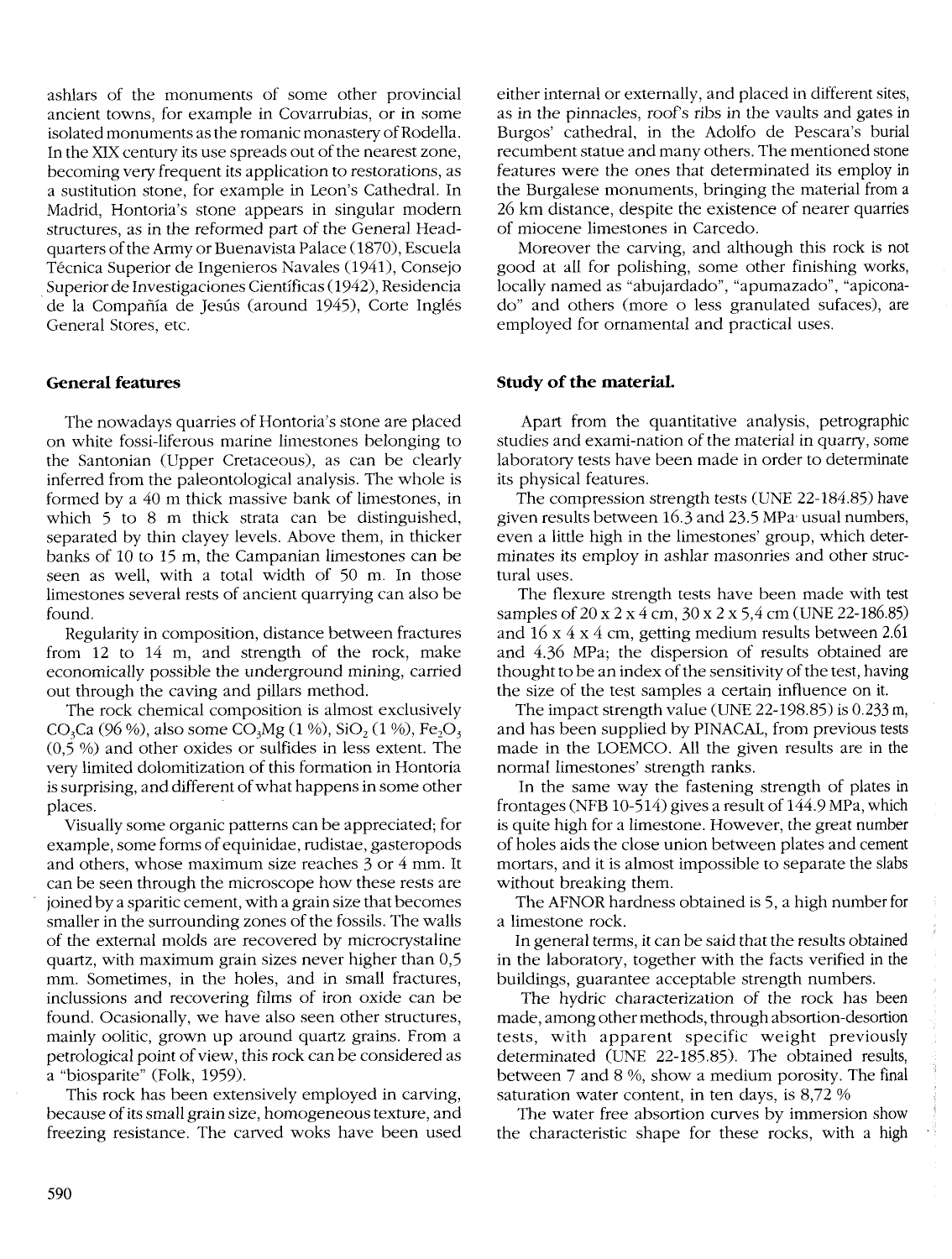absortion speed at first and, after a transition period, a tract of asymptotic convergent curve towards the saturation number (fig.-1). The evaporation developes in a similar way: at the beginning a high kinetic process can be seen, that dacays progressively until it reaches a number close to the rock humidity contents in dry conditions (fig.-2).

The apparent specific weight obtained is between 2,09 and 2.24  $\alpha$ /cm<sup>3</sup>.

The study of the porous system has been made with mercury porosimeter (PoreSizer 2320), supervised by Lázaro Sánchez. A bimodal porosity curve can be seen in the graphic in which the pore volume is plotted versus the pore size (fig.  $-3$ ). There are two families of pores, the



Fig. 1 - Free Absortion by Inmersion.



Fig. 2 - Desortion of Water.



Fig. 3 - Incremental Instrusion vs diameter?

first of which is the most important with reference to volume, with diameters between 30 and 100 microns, and a maximum of 35 microns (macropores). The second family show diameters between 1,5 and 3 microns (micropores). There are also many moldic pores of organic origin, with diameters up to 4 mm.

Concerning to the weathering, and because of the cold climate of Bur-gos, some freezing tests have been made (UNE  $22-184.85$ ), and we have obtained a freezing coefficient of 0.08 %, not very high. In the same way, the quantified measure of resistance to termic changes, following the ASTM standard, is  $-0.16\%$  in weight, low for a limestone.

The attack test in  $SO_2$  atmosphere gave a result of a loss of 0.11 % in weight in 21 days, keeping the samples at 20 degrees centigrades and 10 cm over the acid surface (the acid is a dilution of  $0.151$  of  $H<sub>2</sub>SO<sub>3</sub>$  at 5 % in  $0.51$  of water). Little superficial alterations were observed, ocasionally with ferrous aspect.

The colour, white with the naked eye, was studied with spectrumphotometer (Color Quest C-40267), in the Educational Unit of Applied Physics of the School of Mines, in Madrid. We obtained a whiteness (following UNE standards) of 114,76, with 10% of yelowishness and a wave length of 578 nanometers, very close to the red colour. This light reddish colour is thought to be due to the presence of iron oxide, which existence has been verified either by microscopy and quantitative chemical analysis.

#### Weathering damage

The climatic parameters and the pollution, together with the inherent properties of the rock, are the condi-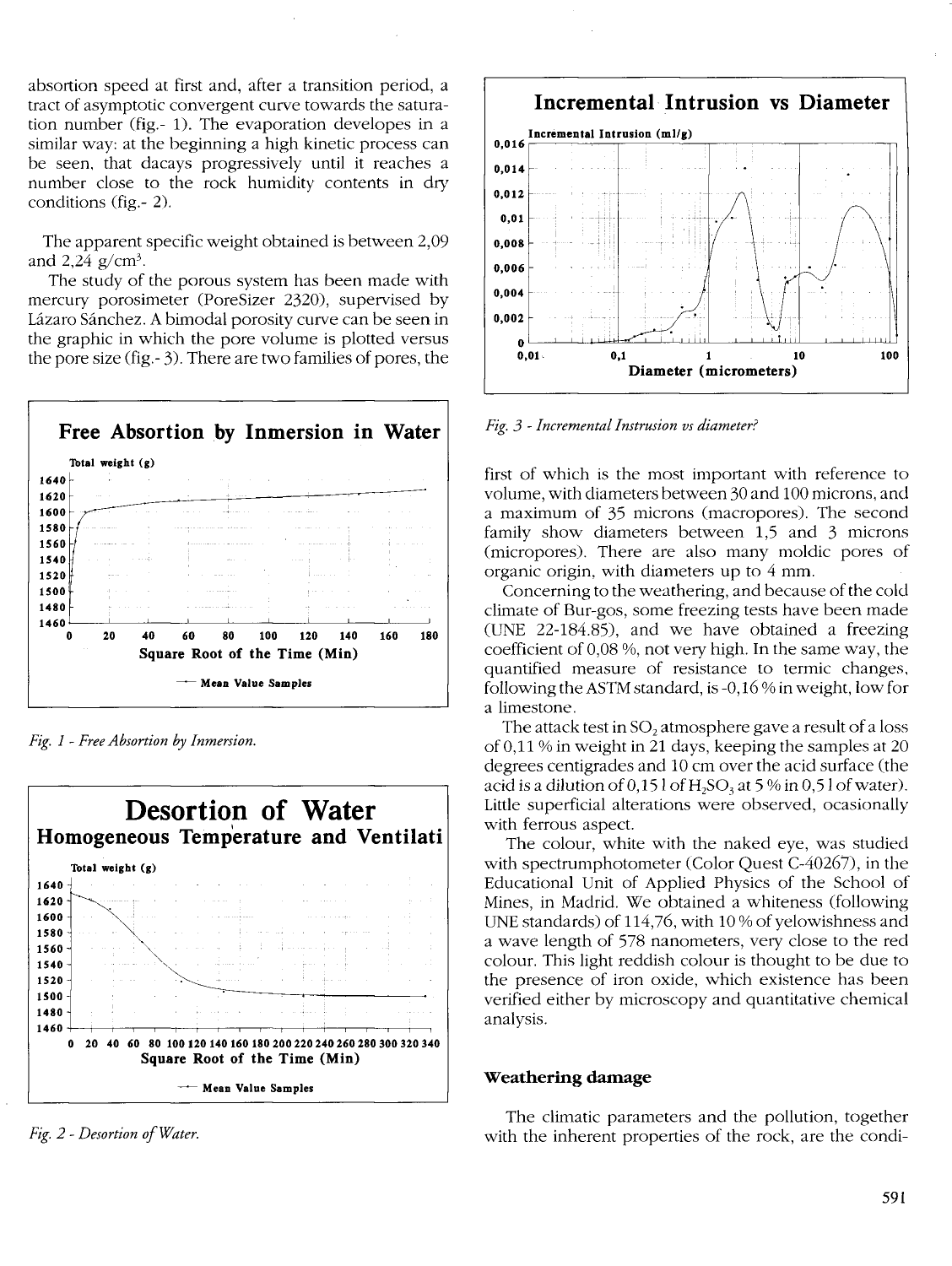

*Fig.* 4 - *Climate in burgos City.*

tions that will determine its alterability time through.

Fo!lowing the Papadakis dasification, the Burgos' dimate is mild mediterranean. In the same way, according to Walter and Lieth, it is in the IV subregion, mediterranean climate, moderately warm less dry: with an arid period, but also with a really cold winter (the medium temperature in the colder month is below 6 grades centigrades and with certainty of frost). Annual rains are between 500 and 650  $mm$  (fig.-4).

According to facts shown by Elías and Ruiz-Beltrán, in Burgos city, the annual medium of rain reaches 564 mm., below the potential evapotranspiration, which is 767 mm. This one is higher than the former from April to October.

The thermic dayly oscilations are very important, and they are higher in summer. As well, are certain the frosts in]anuary and February, and possible, but not sure, from the beginning of March until the middle of May, and from the middle of October until the end of the year.

In the other hand, from autumn to spring, thermic inversions happen, due to the sustantial cooling of the ground night through. The cold air accumulates close to the ground, which makes difficult the diffusion of the polluting substances.

After a visual inspection, it has been verified that one ofthe main causes of alteration ofthis stone in Burgos city is the sulfation with black crusts formation and the consequent sanding under them. This, nevertheless, never happens in Covarrubias, 40 km Southward. The capital was founded in the valley of the Arlanzon river, confined between two hills, in the North and Southeast, whereas Covarrubias is in an open valley. Moreover, Burgos has a higher human concentration, and quite a high manufacturing leve!. However, industry is not the main source of emission of atmospheric contaminating substances, but the heating systems, which work for many hours and many days per year, due to the extremely cold climate in this part of the country. In 1961, Iñiguez had already noticed the grey colour of the stone in the pinnacles of the Cathedral, because of the dust, and the black crusts in the socles and statues in the gates of Coronería and Sarmenta!.

It is to be noticed that the main frontage keeps still relatively well preserved over the rose window and up to the top, which are the cleanest zones. This state can be seen in the North and West frontages. In all these zones there is a 'predominance of calcin (produced by a carbonic dioxide solution in cold climate) and the surface of the stone becomes harder.

The East and South frontages are in a worse state. In the former, in the vicinity of Llanas Square, a high evaporation through the surfaces (sunny and well ventilated walls) has produced many alveolar structures. In the latter, the thermic oscillations have been the cause of an important scale. The different values of the expansion coefficients of the crust and the stone causes tensions which produce the peeling of the altered zone, showing below a more or less sandy material. As well, the low thermic conductivity of the rock produces different dilatations between the external and the internal parts of the wall, which can also produce disjunctions. Even though Hontoria's stone show low values in the freezing modules, in the ashlars in contact with the ground it can be seen a severe scale caused by the persistence of the freezing in the capillar water.

In general terms, although the rock shows a medium porosity, the relatively large size of the pores is an aid to prevent the deterioration caused by salts cristalizations or freezing. In many cases, there are holes big enough to absorb the generated tensions.

Concerning the bioalteration, algae, mosses and superior plants have grown, and also a variety of lichens with a calcifilous origin. These are not considered as deterioration indicators, because it is assumed that they provide a sort of aesthetic value to the monumet.

In the same way, some other local alteration phenomena have been observed, such as cable and nail oxidations, saline efflorescences (generally indoors) etc., but they never have been important problems. Chromatically, the original intense white turns, with the long exposition to external agents, in a light grey colour range. In Covarrubias, an area with no pollution, the stone gets a golden tone.

In Madrid, this rock does not seem to suffer an important alteration. It has to be noticed that it has only been for fifty years in the buildings that have been studied, and it shows a good behaviour.